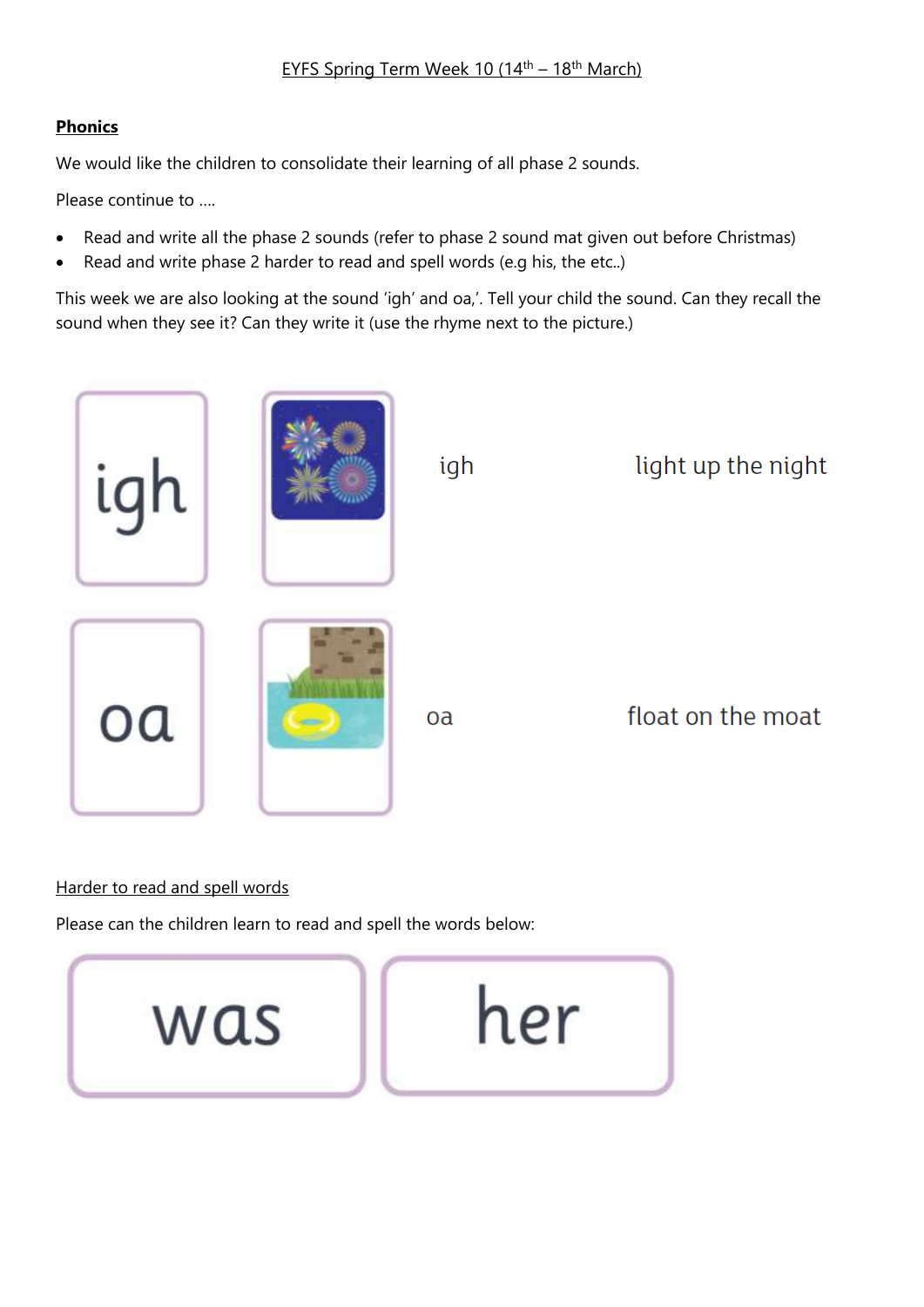# **Phase 3 oa Sound Colouring Scene**

Colour the pictures and say the words.

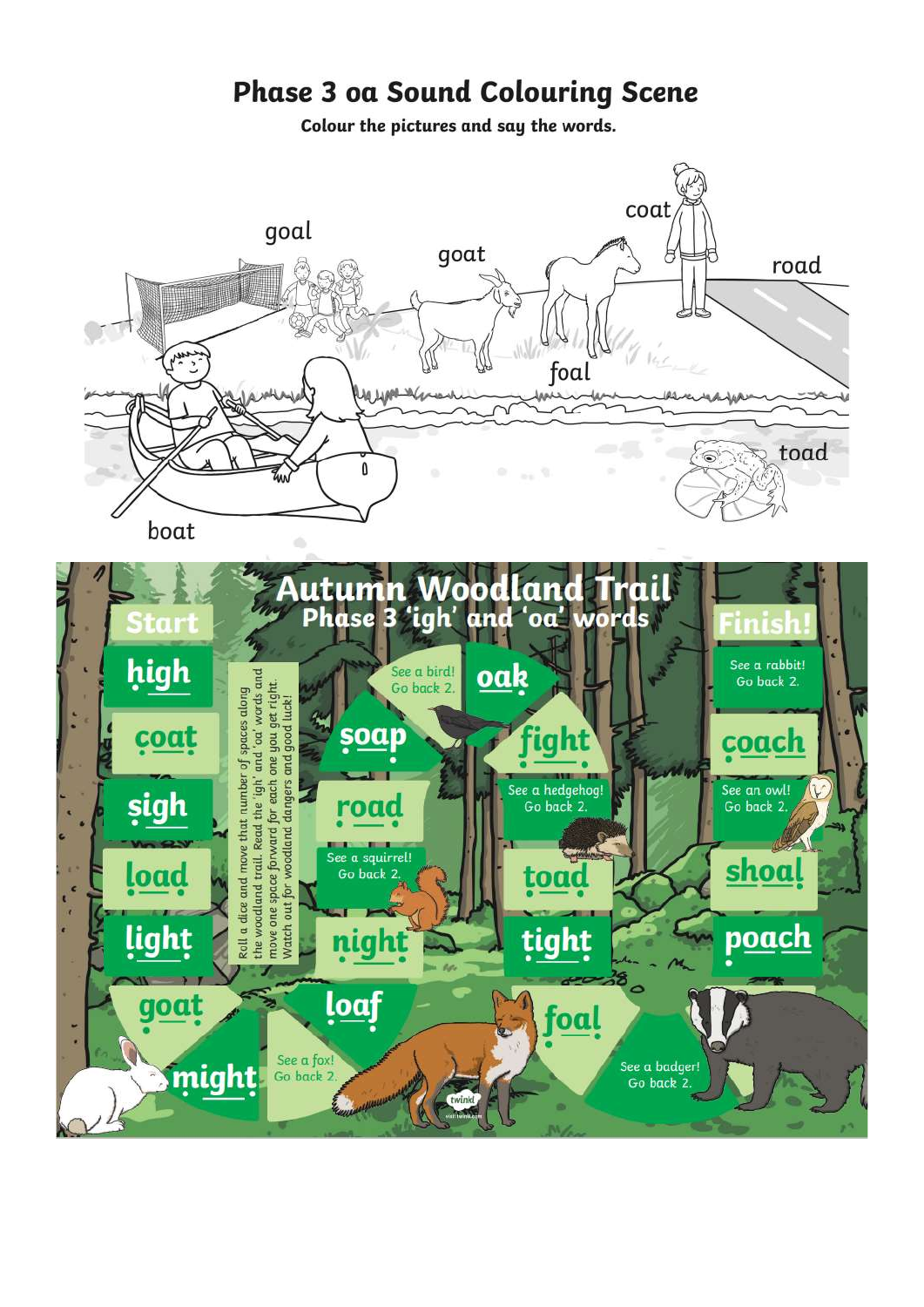## 'igh' and 'oa'

Write the word next to the picture below



Choose a word and put it into a sentence below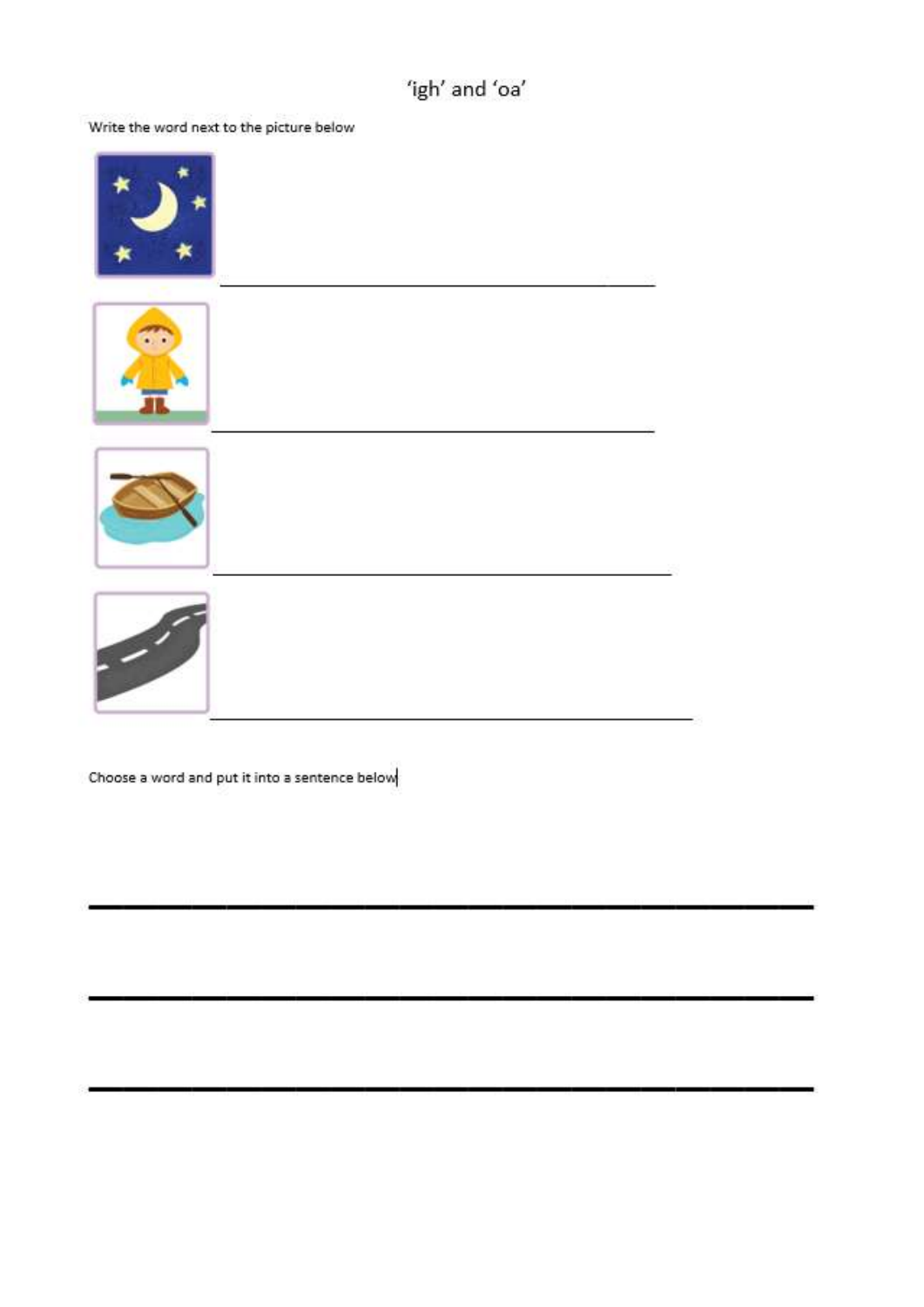## **Maths**- **'Building 9 and 10'**

#### **Please click on each link for the lesson and have a go at the activity**

Session 1- Representing and sorting 9 and 10

<https://vimeo.com/509851849>



Session 2 - Representing and sorting 9 and 10

<https://vimeo.com/509852590>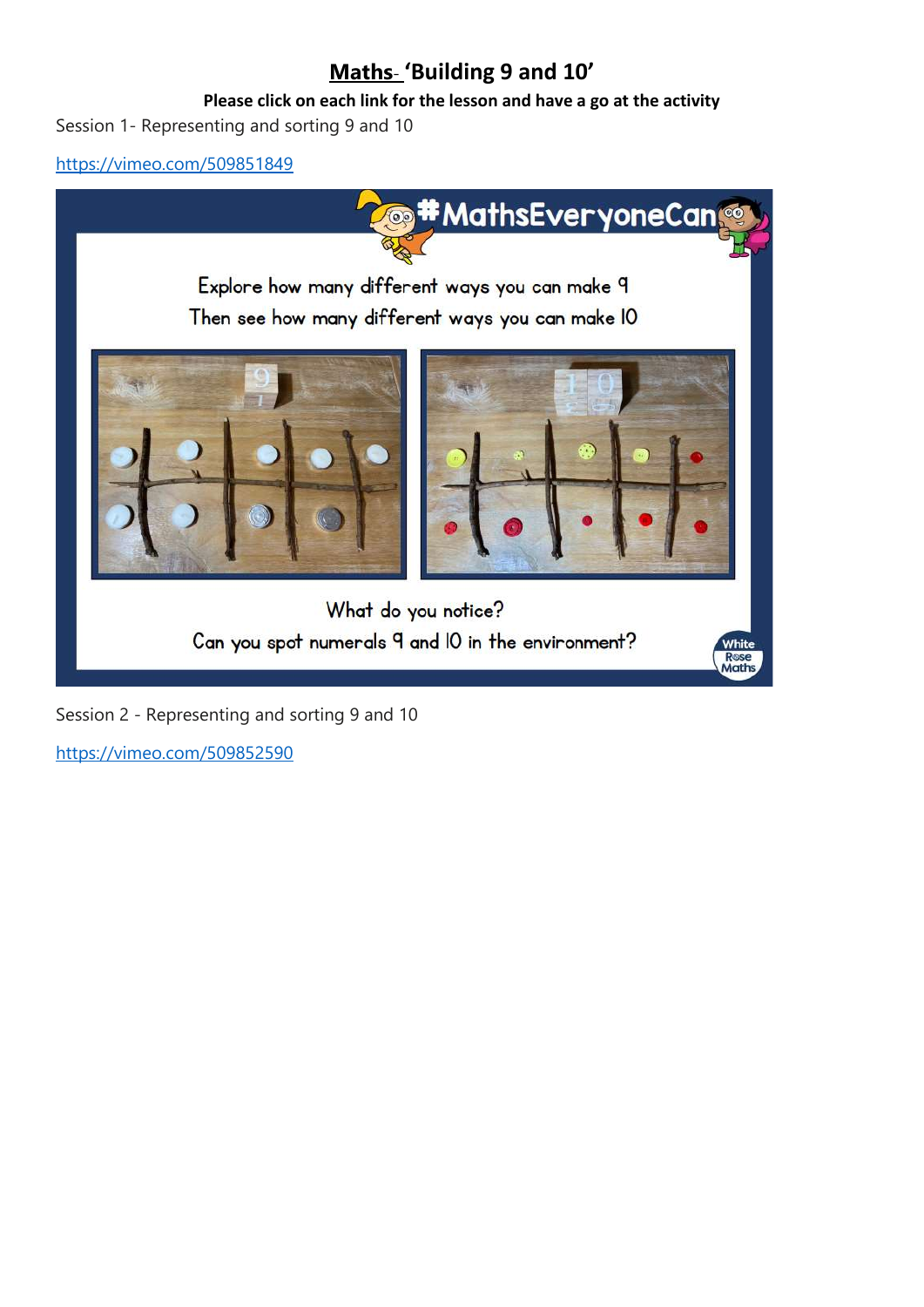

#### Session 3- Ordering numerals to 10

<https://vimeo.com/509853121>

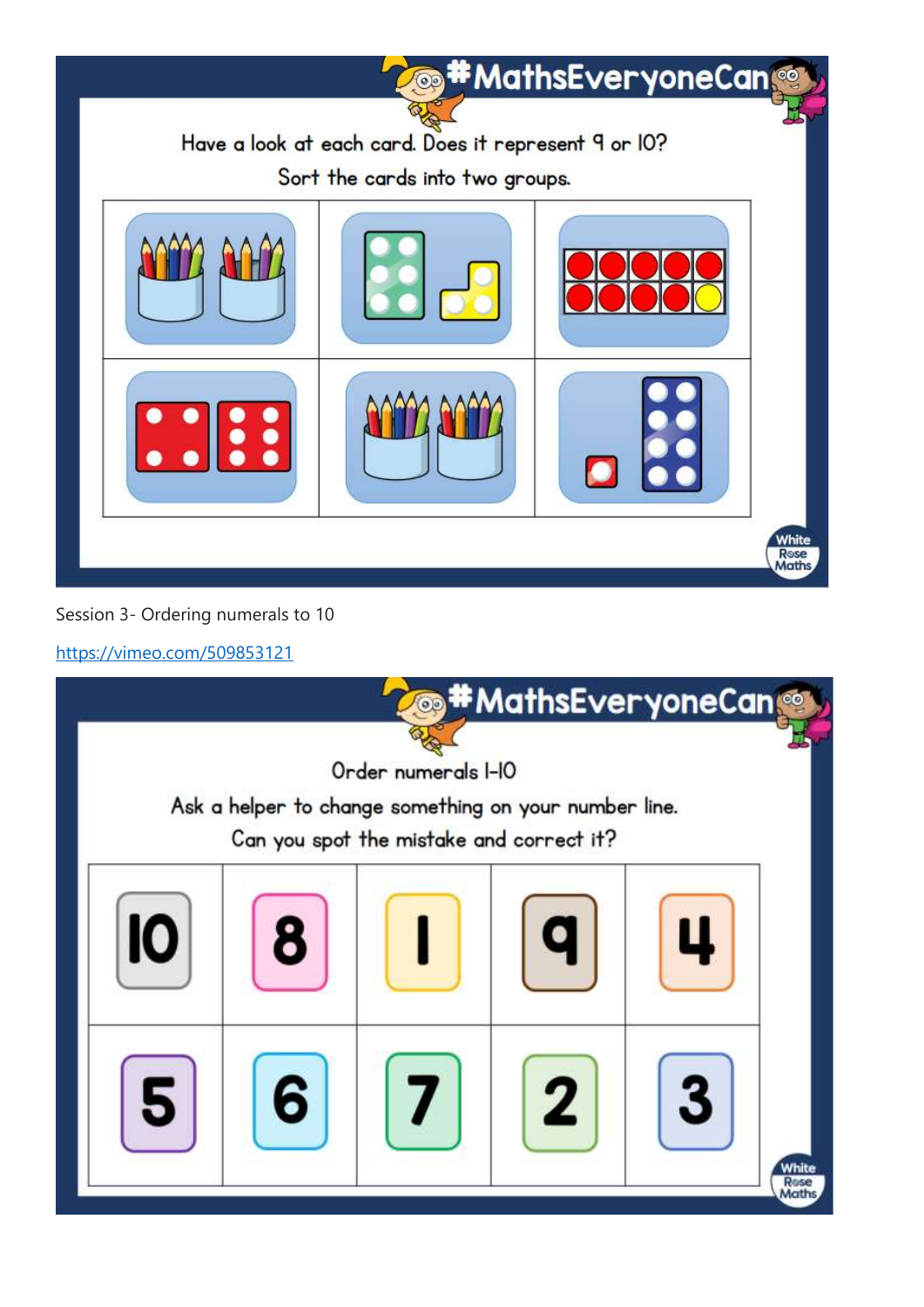#### Session 4- Composition of 9 and 10

<https://vimeo.com/509853704>

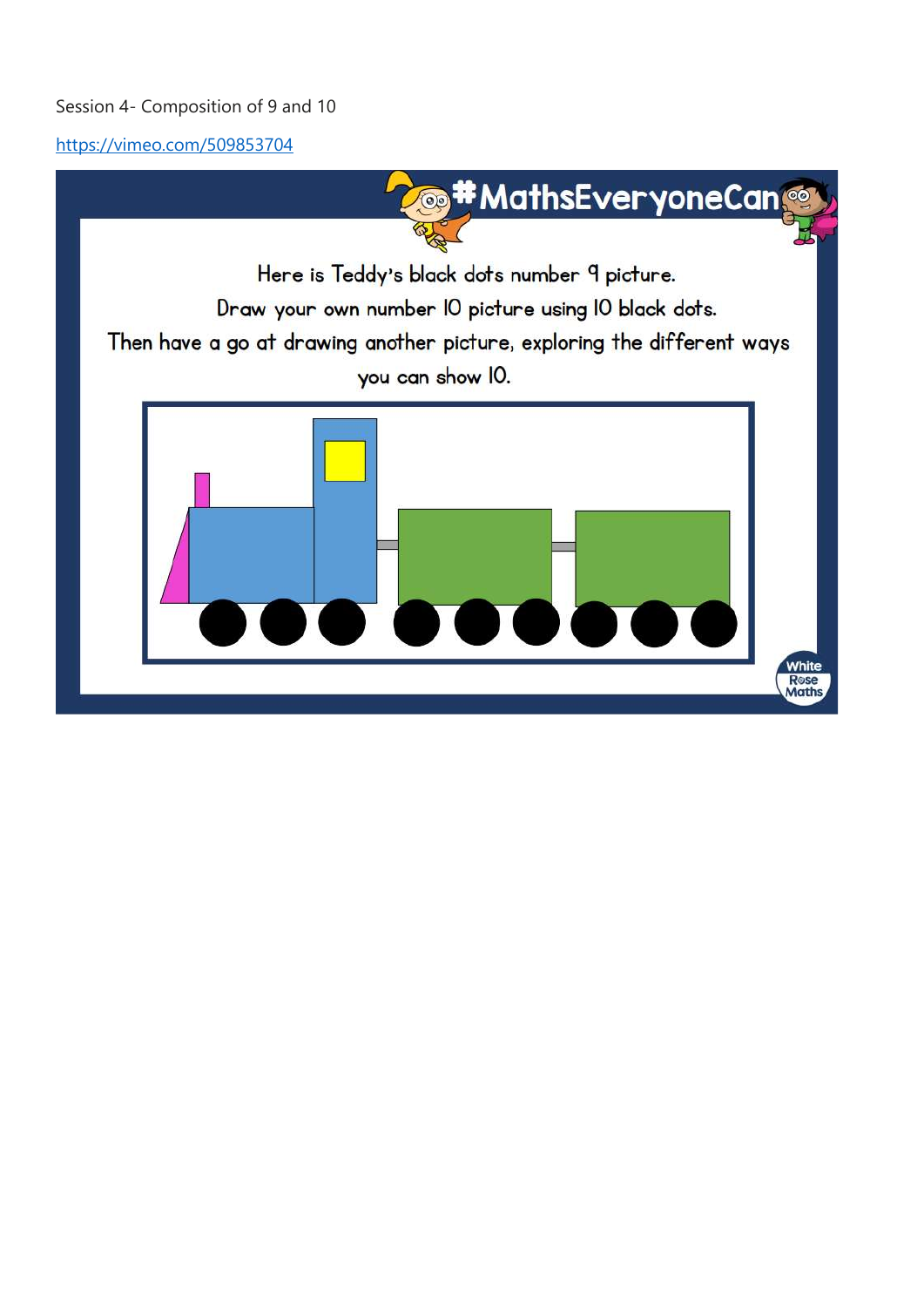## **Jasper's Beanstalk**

Please click on the picture to listen to the story. Discuss the story. What happened? Who were the characters?



Please click on the link below to watch a video about the days of the week. <https://vimeo.com/509849169>

Can the children order the days of the week? Can they make up a song with the days of the week?

In the story of Jasper's Beanstalk, Jasper wants to climb his beanstalk and go on an adventure. Can your child use their imagination and write what they would like to find at the top of their beanstalk below.

The children should use the sounds and use the sound mats provided on the website.



At the top of my beanstalk I would like to find .......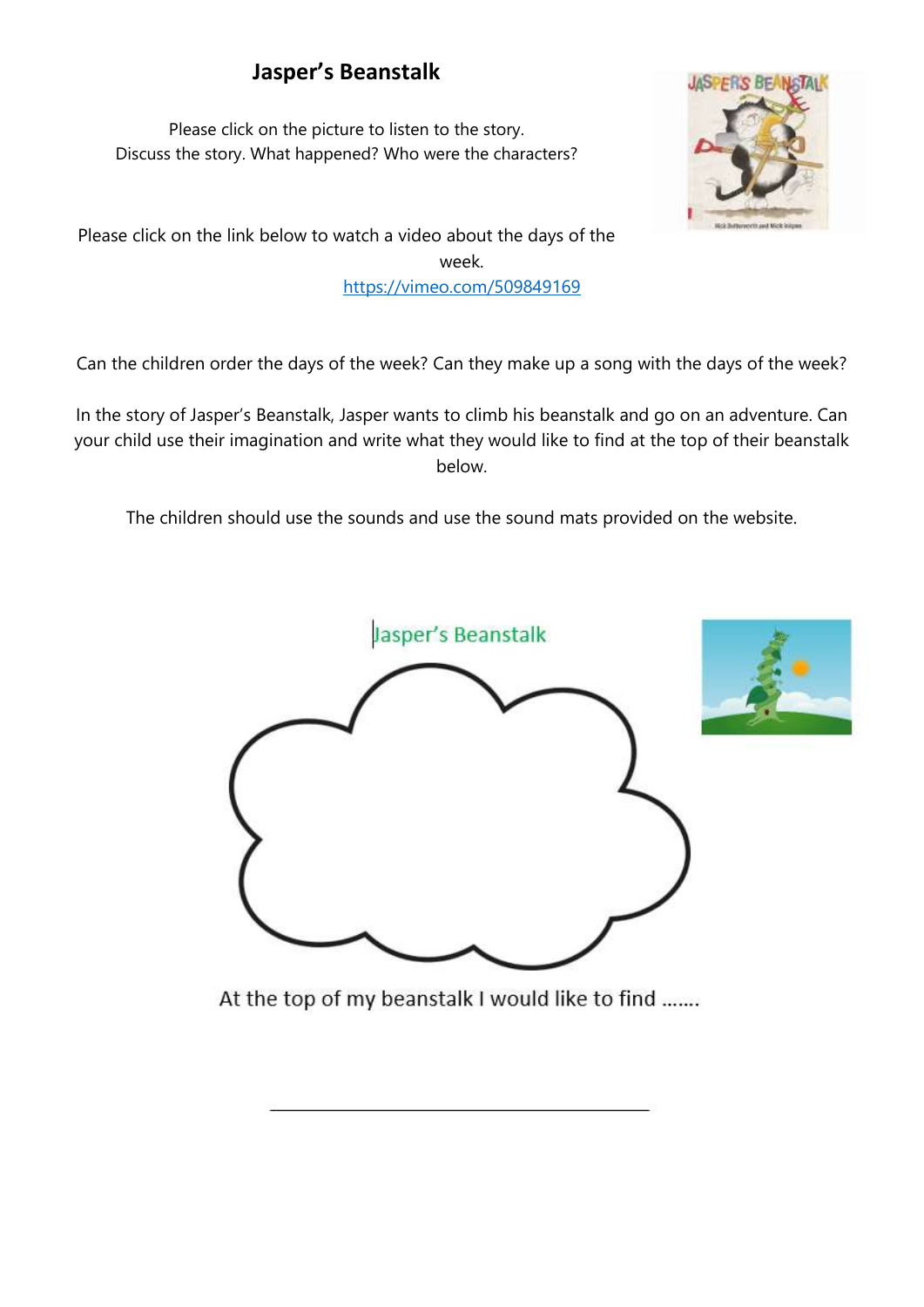Please read the information below and discuss the life cycle of a bean.....





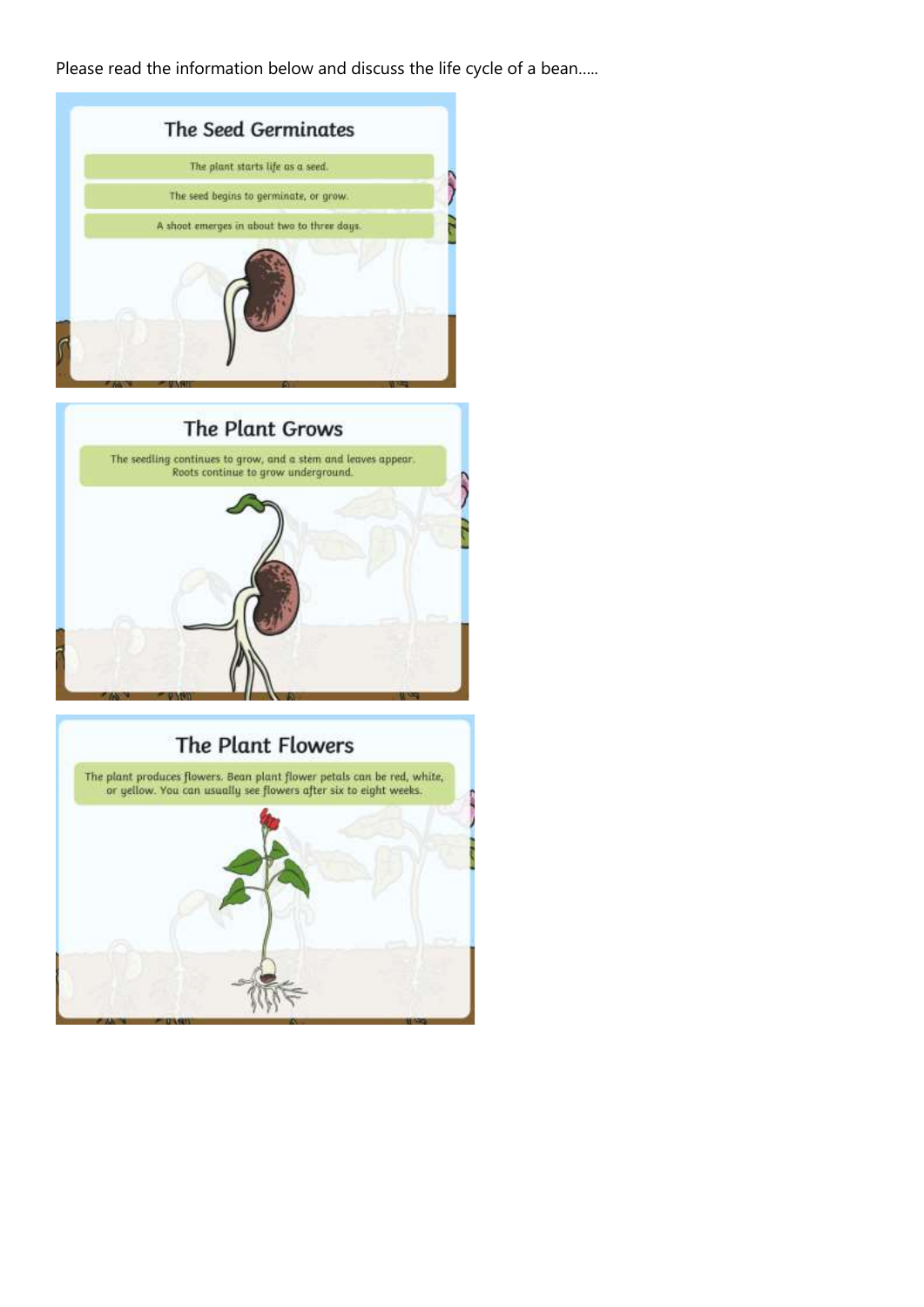Cut out these images to use with the activity sheet.